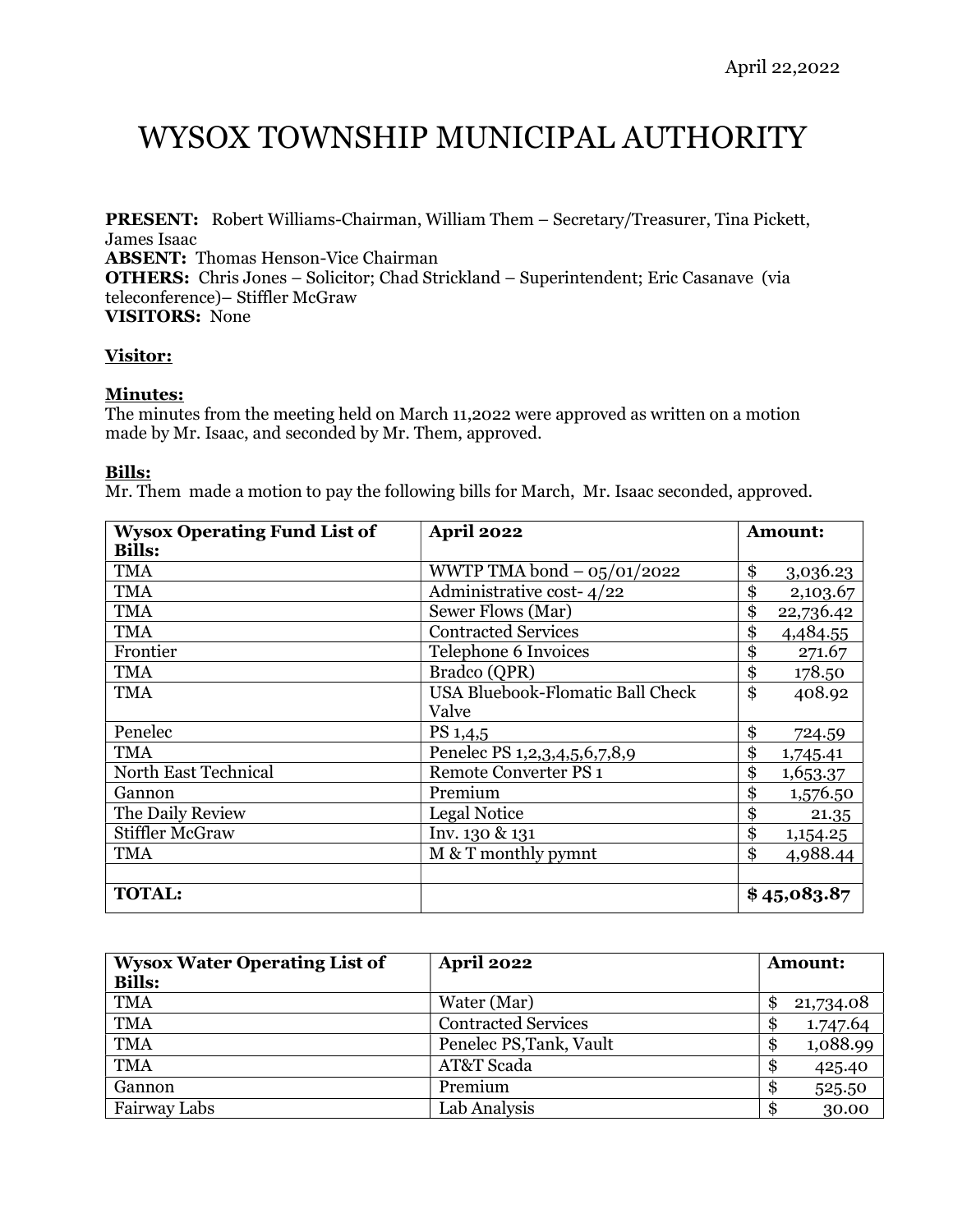| AT & T              | Scada          | 130.98<br>Ð     |
|---------------------|----------------|-----------------|
| Stiffler McGraw     | Inv. 130 & 131 | 1,742.25<br>S   |
| Penelec             | PS, Tank       | 807.48<br>\$.   |
| The Daily Review    | Legal Notice   | 21.35           |
| <b>BNYMellon NY</b> | April 2022     | 12,839.58<br>\$ |
|                     |                |                 |
| <b>TOTALS:</b>      |                | \$40,793.25     |

## Executive Session:

The Board entered into executive session at 9:36 A.M and remained in session until 11:05 A.M. no action taken discussing legal issues and enforcement.

## Attorney:

Mr. Jones stated that liens are being filed against the properties who did not pay.

Mr. Jones, Mr. Casanave and Mr. Strickland will meet to discuss enforcement and compliance with our rules and regulations so that we can contact Erb Inspections to ensure we get our inspections done.

#### Mr. Casanave:

Mr. Casanave stated we had discussed approaching the County Commissioners sometime this spring for our grant application we have requested from the County; Mr. Them heard from Mr. Miller that they are waiting to receive the funds before they start looking at any requests.

Mr. Casanave informed the Board that the Statewide Grant application received numerous requests for funding of projects, Mr. Strickland stated that they heard that they are looking at smaller scale projects to fund, so our project may not qualify.

## Superintendent:

Mr. Strickland stated we are still awaiting Mr. Schultz to hook up. Mr. Jones stated we did hear from Mr. Schultz that he has contacted a contactor to do the work.

#### Treasurers Report:

Mr. Them stated we are currently are doing good, we are close to budget.

## Mr. Rosengrant:

Mr. Isaac stated he received a call from Mr. Rosengrant, he was concerned about his water bill and water usage. Mr. Isaac went to Mr. Rosengrant's and looked over his bills, he stated that his usage had gone up and he fixed his issue with his toilet a couple years back he doesn't understand why are billing that consumption something must be wrong with our meter or billing. Mr. Them stated he replaced Mr., Rosengrant's toilets last month and after that a history was ran and it must have been that as the meter stopped showing a leak. Mr. Isaac was unaware of the history and since this apparently went through the sewer no adjustment can be done.

## Adjournment:

As there was nothing further to discuss, the meeting was adjourned at 11:20 a.m.